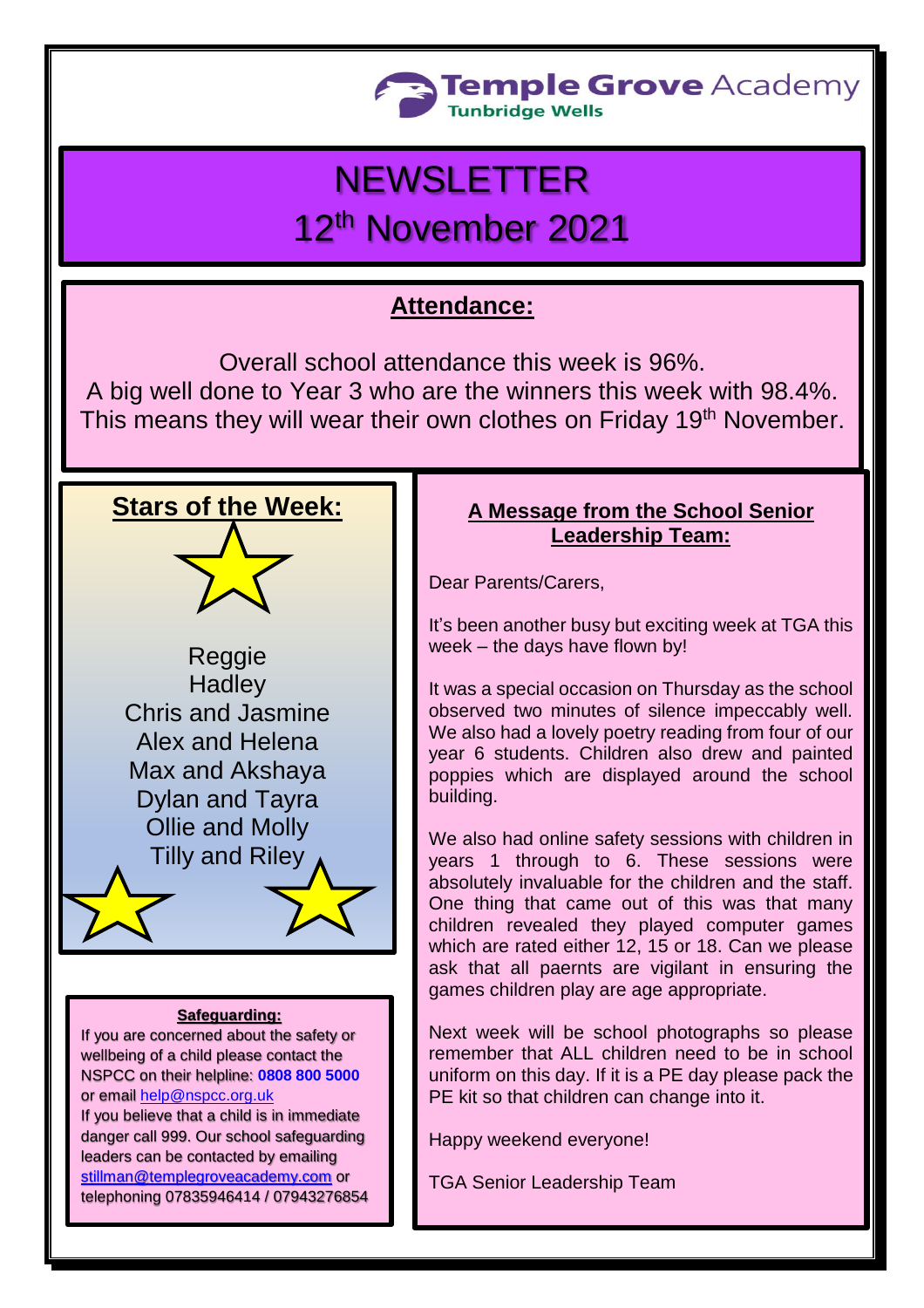# Temple Grove Academy **Tunbridge Wells**

### **Work From Year 2:**

Year 2 have had a fantastic week! As many children had seen fireworks over the weekend, we discussed what we might see, hear, smell, feel and taste at a firework display. The children produced some lovely descriptive writing, making sure to include adjectives, similes and onomatopoeia. We also carried out an exciting science experiment, measuring how high different balls bounce and in literacy we wrote a newspaper article based on our new book.

Wednesday 10- November 2021 meanesday (15 November 2021)<br>LO: To describe a firework display<br>I can talk about my five senses.<br>I can include adjectives I can include oromatopoeia THE WE WANTED \* \* \* \* \* 8  $9 - 14$  $(\sqrt{h})$  $P\rho$ filmotks. Stractor **STOWLADY** SMPLL the  $Rip$ WOM Palkcifor  $1kV$  $211 - 1$  $1h$ THP Laller



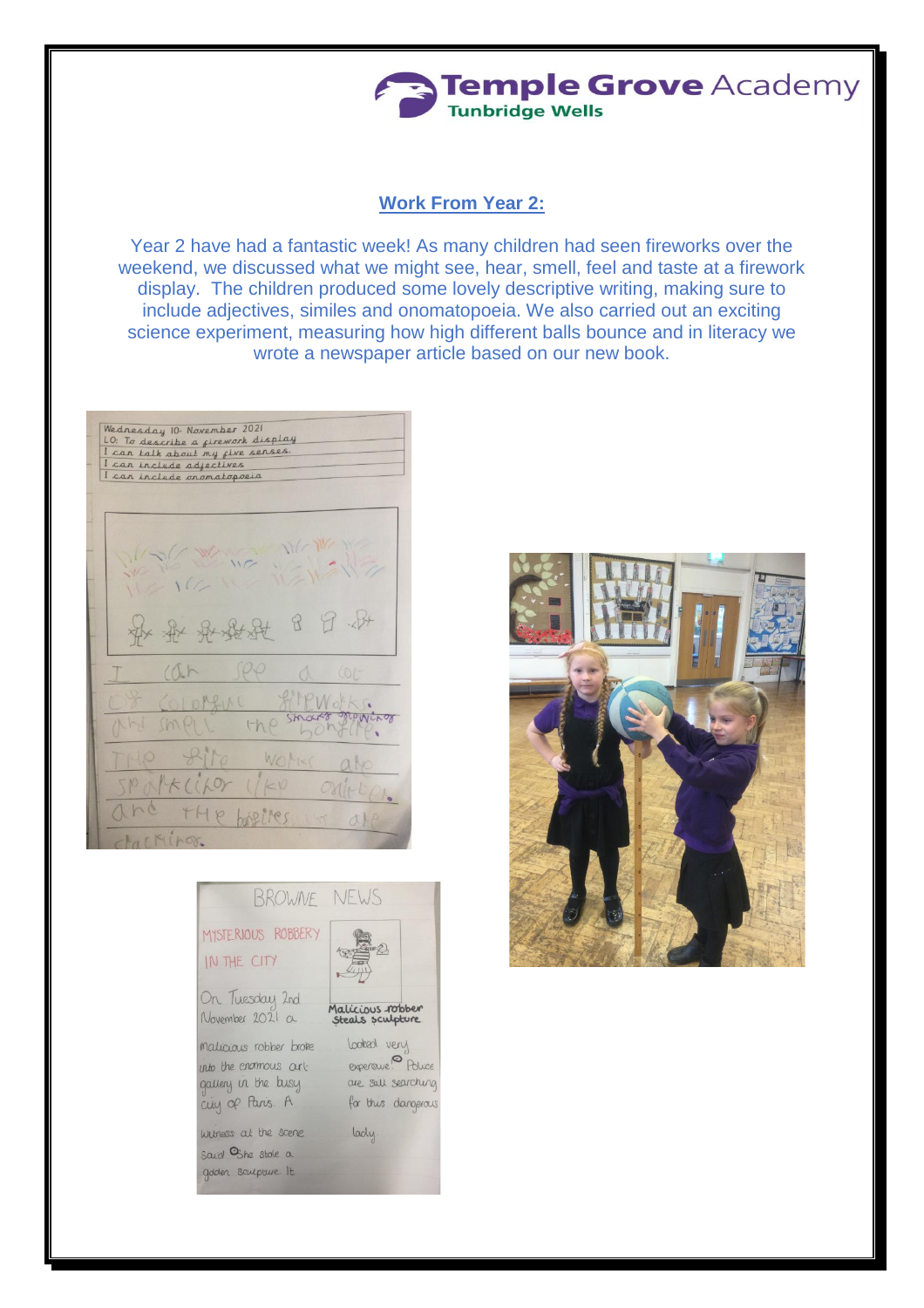

#### **Remembrance Day**

On Thursday we had a whole school two minutes silence, which all of the pupils respected fantastically well. A special well done to the following year 6 pupils, Alfie G, Olive S, Keira L and Alex P, who read a poem to the whole school after the silence.



**Forest School:**

There will be four Forest School sessions next week as follows: Tuesday: Year 2 Wednesday: Year 1

#### **Absences:**

Just a reminder: if your child is ill please ensure that you either email [absence@templegroveacademy.com](mailto:absence@templegroveacademy.com) or call 01892 520562 first thing in the morning. Thank you for your cooperation with this.